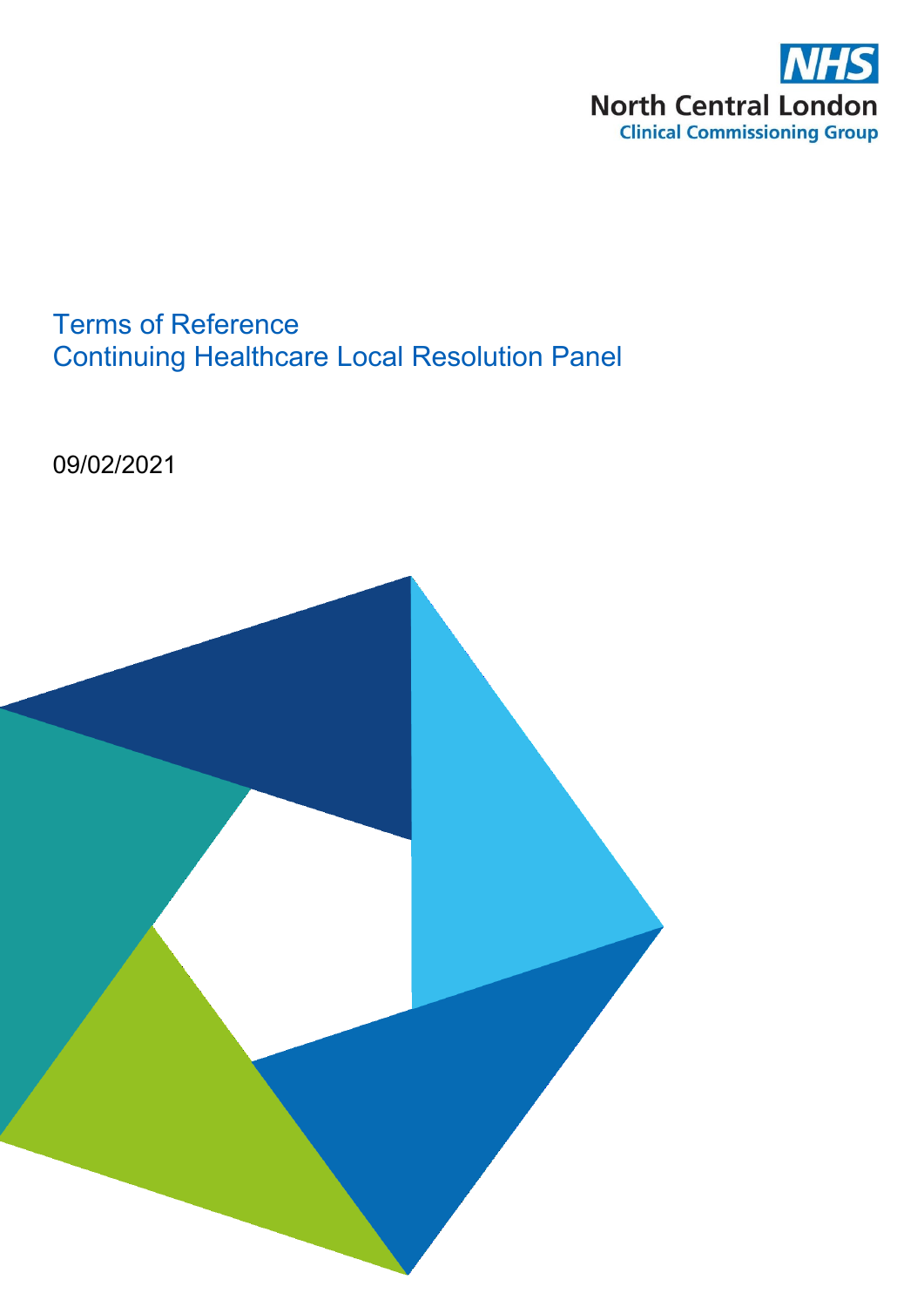| DOCUMENT TRAIL AND VERSION CONTROL SHEET |                                                                                                                                                                                                                           |
|------------------------------------------|---------------------------------------------------------------------------------------------------------------------------------------------------------------------------------------------------------------------------|
| <b>Heading TOR</b>                       | <b>Continuing Healthcare Local</b><br><b>Resolution panel</b>                                                                                                                                                             |
| <b>Project Sponsor</b>                   | <b>Director of Continuing Healthcare</b><br>(CHC)                                                                                                                                                                         |
| <b>Purpose of document</b>               | The purpose of this document is to<br>define the terms of reference for all<br><b>CHC Local Resolution Panels for all</b><br>directorates across North Central<br><b>London Clinical Commissioning Group</b><br>(NCL CCG) |
| Date of document                         | 09/02/2021                                                                                                                                                                                                                |
| <b>Review Date</b>                       | 09/05/2021                                                                                                                                                                                                                |
| <b>Author</b>                            | <b>Kim Hine</b>                                                                                                                                                                                                           |
| <b>Approved by</b>                       | <b>NCL CCG CHC Clinical Governance</b><br>Group                                                                                                                                                                           |
| Date approved                            | 25/01/2021                                                                                                                                                                                                                |
| <b>Effective from</b>                    | 25/01/2021                                                                                                                                                                                                                |
| <b>Status</b>                            | Final                                                                                                                                                                                                                     |
| <b>Version</b>                           | v3                                                                                                                                                                                                                        |

#### **DOCUMENT TRAIL AND VERSION CONTROL SHEET**

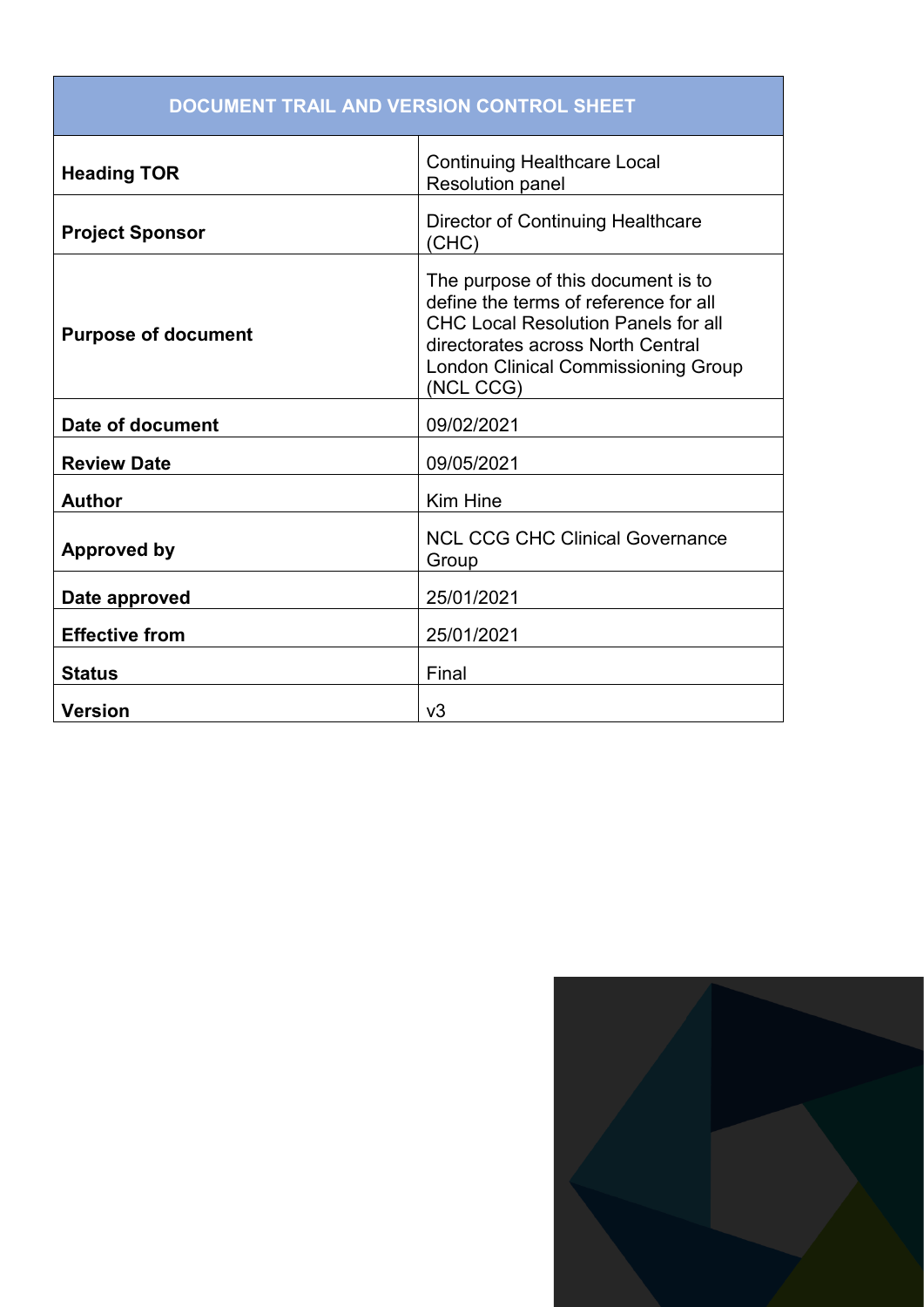### **Introduction**

"NHS Continuing Healthcare means a package of ongoing care that is arranged and funded solely by the National Health Service (NHS) where the individual has been assessed and found to have a 'primary health need' as set out in this National Framework. Such care is provided to an individual aged 18 or over, to meet health and associated social care needs that have arisen as a result of disability, accident or illness. The actual services provided as part of the package should be seen in the wider context of best practice and service development for each client group. Eligibility for NHS Continuing Healthcare is not determined by the setting in which the package of support can be offered or by the type of service delivery." National Framework for NHS Continuing Healthcare and NHS-funded Nursing Care October 2018 (Revised) (National Framework)

CCGs and local authorities have legal duties and responsibilities in relation to NHS CHC with the CCG remaining legally responsible for all eligibility decisions.

North Central London Clinical Commissioning Group (NCL CCG) was formally established in April 2020, bringing together five north London boroughs – Barnet, Camden, Enfield, Haringey and Islington. NCL CCG is a clinically-led and member-driven CCG with the 201 GP practices across Barnet, Camden, Enfield, Haringey and Islington making up our membership.

This document outlines the Terms of Reference for the NCL CCG CHC Local Resolution Panel (LRP) including:

- Scope and Purpose
- Membership
- Responsibilities
- Meetings

Working days throughout the document refer to 5 day a week working patterns Monday to Friday.

## **Background**

CCGs are responsible for decision making regarding NHS Continuing Healthcare eligibility, based on the recommendation made by the multidisciplinary team. The decision is independent of budgetary constraints and based on the evidence collated by the MDT during the assessment process and the subsequent recommendation. Any disagreements on the domain levels and / or final recommendation should be clearly recorded on the decision support tool (DST) with the individual being assessed and / or their representatives given the opportunity to add their own comments.

A request for a review of the eligibility decision can be made by the individual assessed or their representatives who hold the appropriate authority. A request can be made in the circumstances:

- Where the individual / representative is dissatisfied with the decision in regards eligibility
- Where the individual / representative perceive there has been a failure to framework in reaching the decision in regards to CHC eligibility

There are 4 stages of an appeal within the NCL CCG NHS CHC Appeals policy with the LRP being the final stage (stage 4) before moving to a request to NHSE for an Independent Review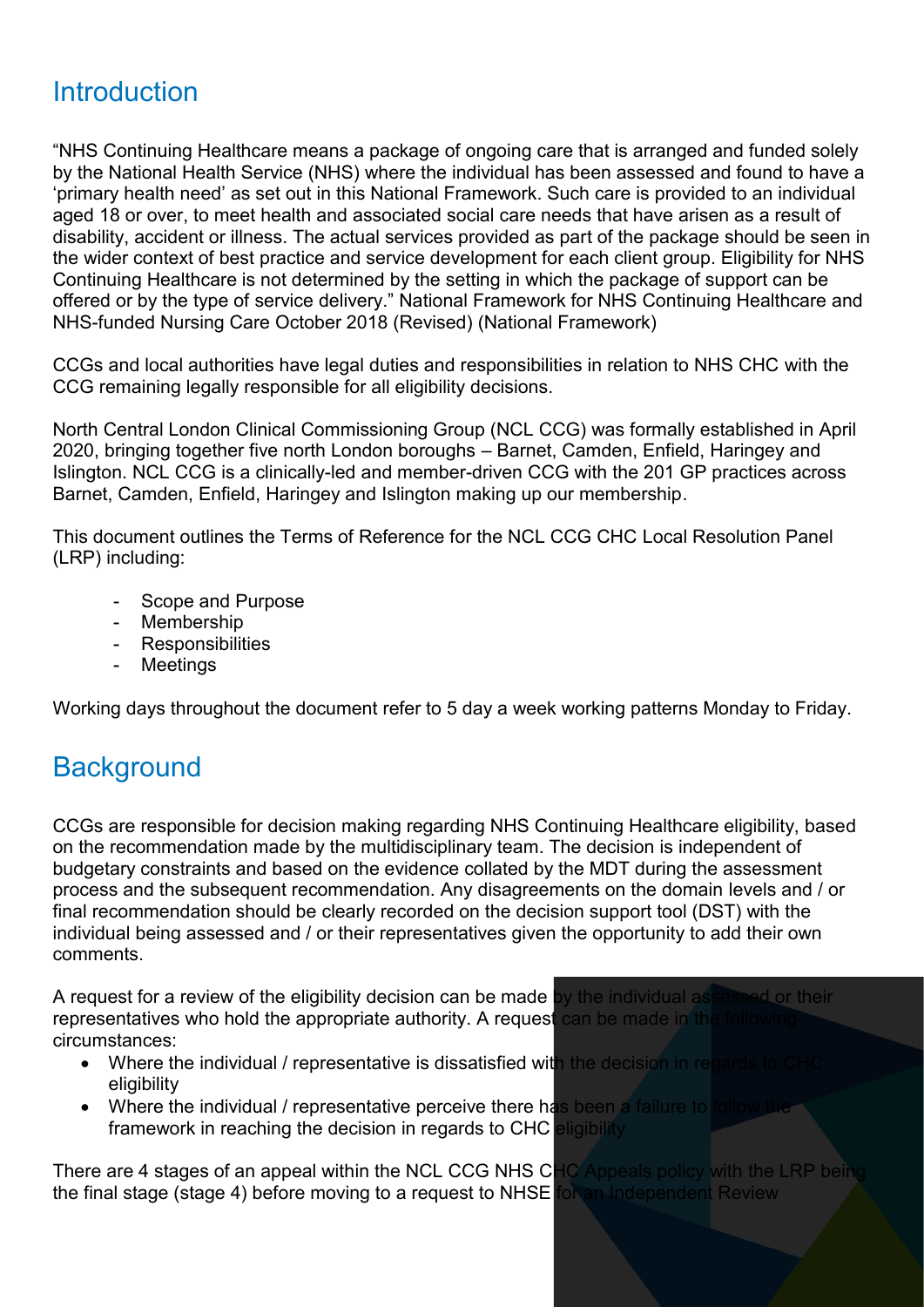# Scope and Purpose

The purpose of the LRP is to consider the reasons an individual is disputing the eligibility decision and to ensure all evidence, information and records have been taken into consideration as part of the assessment and eligibility decision making process.

The LRP provides the opportunity for all parties to express and discuss their views in relation to the process of the assessment and decision making process and the needs of the individual being assessed.

After the meeting with the appellant the CCG clinicians will consider all information provided and make the eligibility decision.

Issues out of scope of LRP

- Care delivery who delivers care, the ability of the provider and the amount of care currently commissioned
- Any eligibility decisions out of timeframe of the appeal
- Any content, policy and/or guidance relating the National Framework
- Any eligibility decisions for other individuals

#### Membership

For the panel to be considered quorate there must be representation from both NCL CCG and the Local Authority in which the individual who has been assessed is ordinarily resident as well as the appellant and a Chair

If panel members also have budgetary responsibilities it needs to be clear that decisions are made on needs and not financial considerations.

Other representatives can be co-opted into the panel at the agreement of the Chair

#### **Responsibilities**

All panel members will review the DST and evidence prior to the panel to allow a meaningful discussion, in a timely manner

There are 3 possible outcomes of the LRP:

- 1. Decision upheld i.e. individual not eligible for CHC
- 2. Decision overturned i.e. individual eligible for CHC
- 3. Request for further evidence for the decision to be made
- 4. Recommendation of components of care that should be health funded

At the end of the first part of the meeting with the patient and or representative the and local authority rep will be responsible for making one of the above decisions

#### **Meetings**

LRPs will occur on an "as needed" basis at a mutual convenient time for all parties. These need to occur within 3 months of the appeal being received by NCL CCG